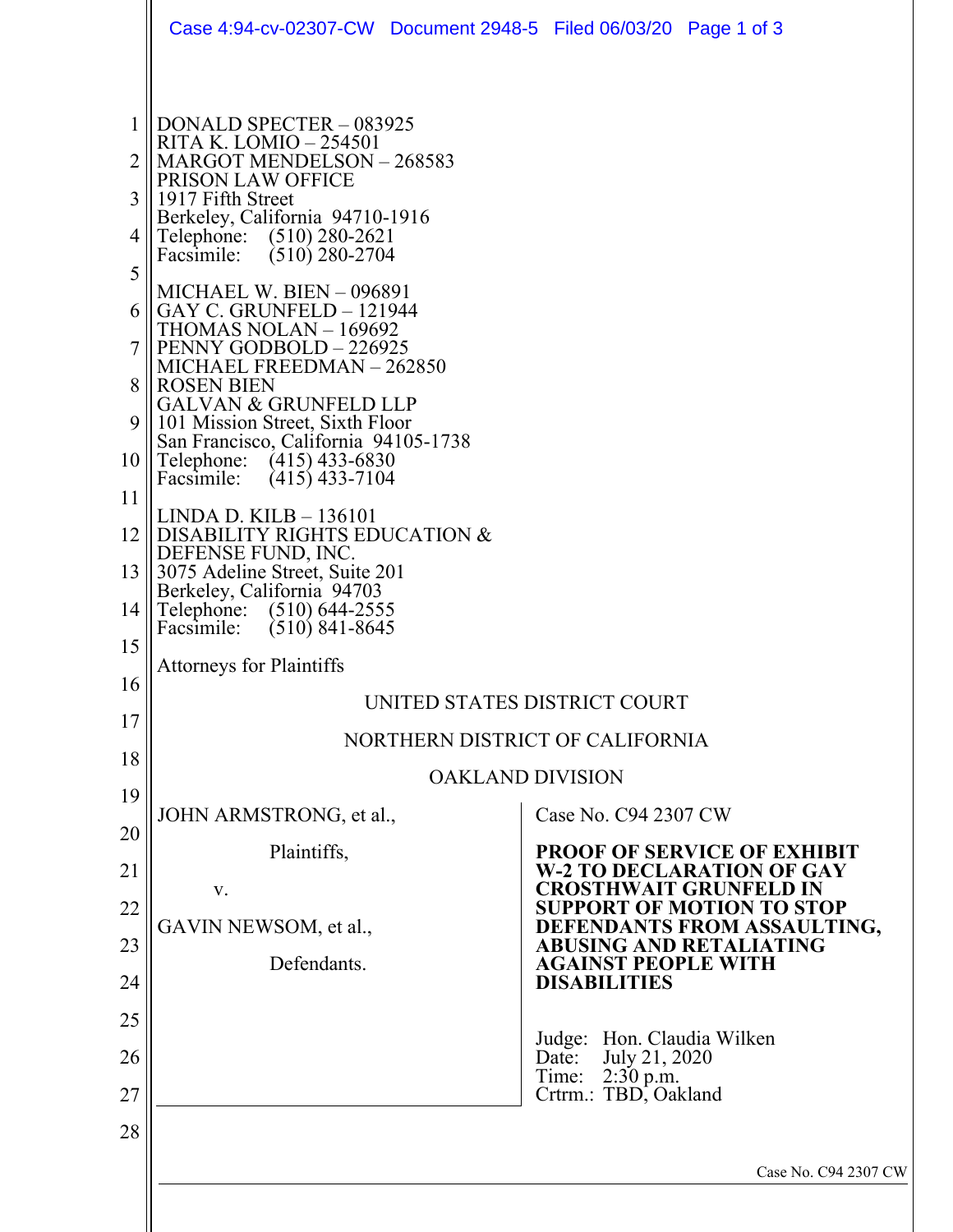|                | Case 4:94-cv-02307-CW Document 2948-5 Filed 06/03/20 Page 2 of 3                                                                                                                                                                     |
|----------------|--------------------------------------------------------------------------------------------------------------------------------------------------------------------------------------------------------------------------------------|
| 1              | <b>PROOF OF SERVICE</b>                                                                                                                                                                                                              |
| $\overline{c}$ | STATE OF CALIFORNIA, COUNTY OF SAN FRANCISCO                                                                                                                                                                                         |
| 3<br>4         | At the time of service, I was over 18 years of age and <b>not a party to this action</b> . I am employed in the County of San Francisco, State of California. My business address is 101 Mission Street, Sixth Floor, San Francisco, |
| 5              | On June 3, 2020, I served true copies of the following audio file described as:                                                                                                                                                      |
| 6              | <b>EXHIBIT W-2 TO DECLARATION OF GAY CROSTHWAIT GRUNFELD IN</b>                                                                                                                                                                      |
| 7              | SUPPORT OF MOTION TO STOP DEFENDANTS FROM ASSAULTING,<br>ABUSING AND RETALIATING AGAINST PEOPLE WITH DISABILITIES                                                                                                                    |
| 8              |                                                                                                                                                                                                                                      |
| 9              | on the interested parties in this action as follows:                                                                                                                                                                                 |
| 10             | <b>Attorneys for Defendants</b>                                                                                                                                                                                                      |
| 11             | Joanna B. Hood                                                                                                                                                                                                                       |
| 12             | Acting Supervising Deputy Attorney General<br>Email: Joanna.Hood@doj.ca.gov                                                                                                                                                          |
| 13             | Sean Lodholz                                                                                                                                                                                                                         |
| 14             | Deputy Attorney General<br>Email: Sean.Lodholz@doj.ca.gov                                                                                                                                                                            |
| 15             | Jeremy Duggan                                                                                                                                                                                                                        |
| 16             | Deputy Attorney General<br>E-mail: Jeremy.Duggan@doj.ca.gov                                                                                                                                                                          |
| 17             |                                                                                                                                                                                                                                      |
| 18             | Trace O. Maiorino<br>Deputy Attorney General                                                                                                                                                                                         |
| 19             | E-mail: Trace.Maiorino@doj.ca.gov                                                                                                                                                                                                    |
| 20             | Anthony J. Tartaglio                                                                                                                                                                                                                 |
| 21             | Deputy Attorney General<br>E-mail: Anthony.Tartaglio@doj.ca.gov                                                                                                                                                                      |
| 22             | Alicia Bower                                                                                                                                                                                                                         |
| 23             | Deputy Attorney General<br>Email: Alicia.Bower@doj.ca.gov                                                                                                                                                                            |
| 24             |                                                                                                                                                                                                                                      |
| 25             | $\frac{1}{1}$                                                                                                                                                                                                                        |
| 26             |                                                                                                                                                                                                                                      |
| 27             |                                                                                                                                                                                                                                      |
| 28             |                                                                                                                                                                                                                                      |
|                | Case No. C94 2307 CW<br>$\overline{2}$                                                                                                                                                                                               |
| 3556256.11     | PROOF OF SERVICE                                                                                                                                                                                                                     |